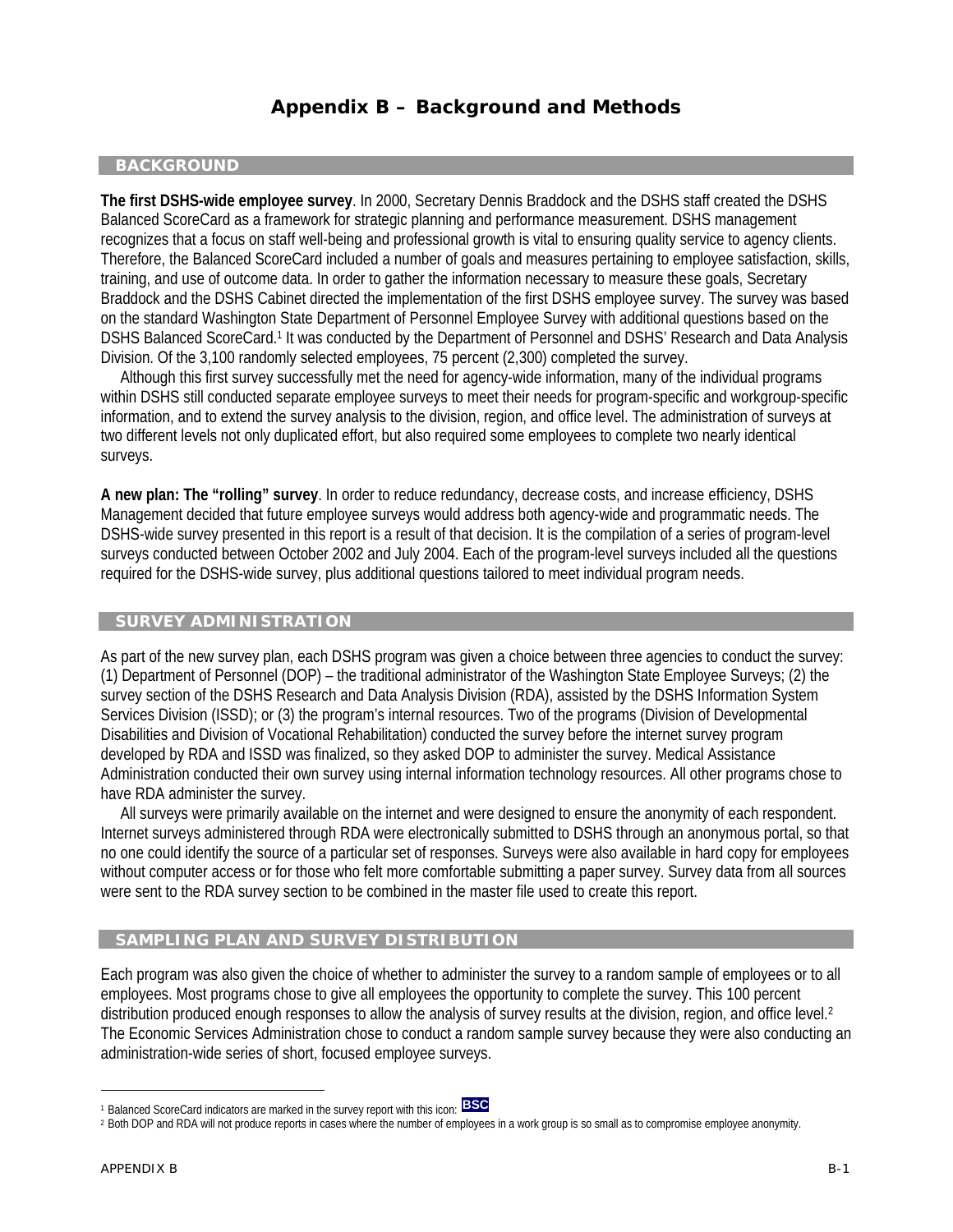To ensure a representative sample from ESA, RDA utilized a number of measures to attain a high response rate. They drew a random sample of 500 names from a personnel list of all ESA employees. An email address was located for each selected employee. Each employee received an initial email letter inviting him or her to participate in the survey. They were asked to inform RDA when they had completed the survey (notification was separate from the anonymous survey). Sample members who did not inform RDA that they had completed the survey received up to three email reminders and a phone call. In this process, 25 sample members were identified as being unavailable throughout the survey period – because of retirement, termination of state service, long-term illness, extended leave, or military deployment. Of the 475 remaining eligible sample members, 456 completed the survey (a 96 percent response rate).

 With consultation from RDA, each of the other programs designed their own procedures to distribute and publicize surveys to all their employees. Typically, these measures included email to each individual, periodic email reminders, reminders distributed through supervisory channels, notices in program websites and newsletters, and paper surveys distributed to those without computer access.

# **CHALLENGES**

**Definitions**. One of the biggest challenges in formulating a survey for the entire agency – or even a single division within the agency – is to provide an adequate avenue for employees to address various levels of management, in a relatively short survey with questions that are relevant to all. There are a great variety of management structures within DSHS. Some employees have a management chain that includes team leaders, supervisors, office chiefs, area managers, regional managers, division directors, executive leadership team and assistant secretaries. Others talk of the nursing supervisor or director of nursing, or the kitchen manager. The DSHS employee survey deals with these multiple management structures by following the lead of the time-tested DOP employee survey: Almost all employees have an immediate manager or supervisor; so the survey asks about "my manager/supervisor." Almost all employees are aware of some level of senior management; so the survey asks about "senior managers." Survey respondents who want to distinguish more precisely between other levels of management must do so in the narrative comments.

 Throughout the number of years the Washington State Employee Survey has been used, DOP has usually asked each program to provide a definition of "senior manager." The 2000 random sample DSHS employee survey utilized a very general definition of senior management: "Senior Managers – Includes the Secretary and Deputy Secretary of DSHS, the Assistant Secretaries, and the Division Directors." As the current survey was tailored to individual programs, each program formulated a definition of senior management in accordance with that program's management structure and the most pressing needs for information.3 The definitional changes between 2000 and 2004 were more responsive to the individual programs' information needs and better reflected the management structure most common within that program. However, these definitional changes made it more difficult to compare results of the 2000 survey to the current survey. The wording of the each question did not change, but, in many cases, the definition of senior management did change.

 This solution to the problem of defining management did not please all survey respondents. While a number of respondents used the narrative comments to further describe the differences between management levels, a few complained about the lack of ability to make distinctions between management levels:

*"I think the survey should break down management in a way that greater separates local, regional, and state."* 

*"My answers 1-59 relate to my immediate supervisor, who is great in a sub-section. They would be greatly different if they responded to higher-level management. I think this survey does a huge injustice as it lacks clarity re: Who we are assessing."* 

*"First I would like a survey that does not center exclusively on my immediate supervisor – she does a wonderful job – the problem is in the management that has either never carried a caseload or did so long ago and has obviously forgotten how time consuming it is."* 

l

<sup>&</sup>lt;sup>3</sup> For example, the definition of senior manager used in the ADSA Long Term Care survey was: "Assistant Secretary, Division Directors and Deputies, Regional Administrators and Office Chiefs." Some DSHS organizations, like Management Services Administration (MSA), are composed of disparate divisions with different management structures. Because there was no one, definitive management structure, MSA did not define senior management, allowing each employee to choose his/her own definition.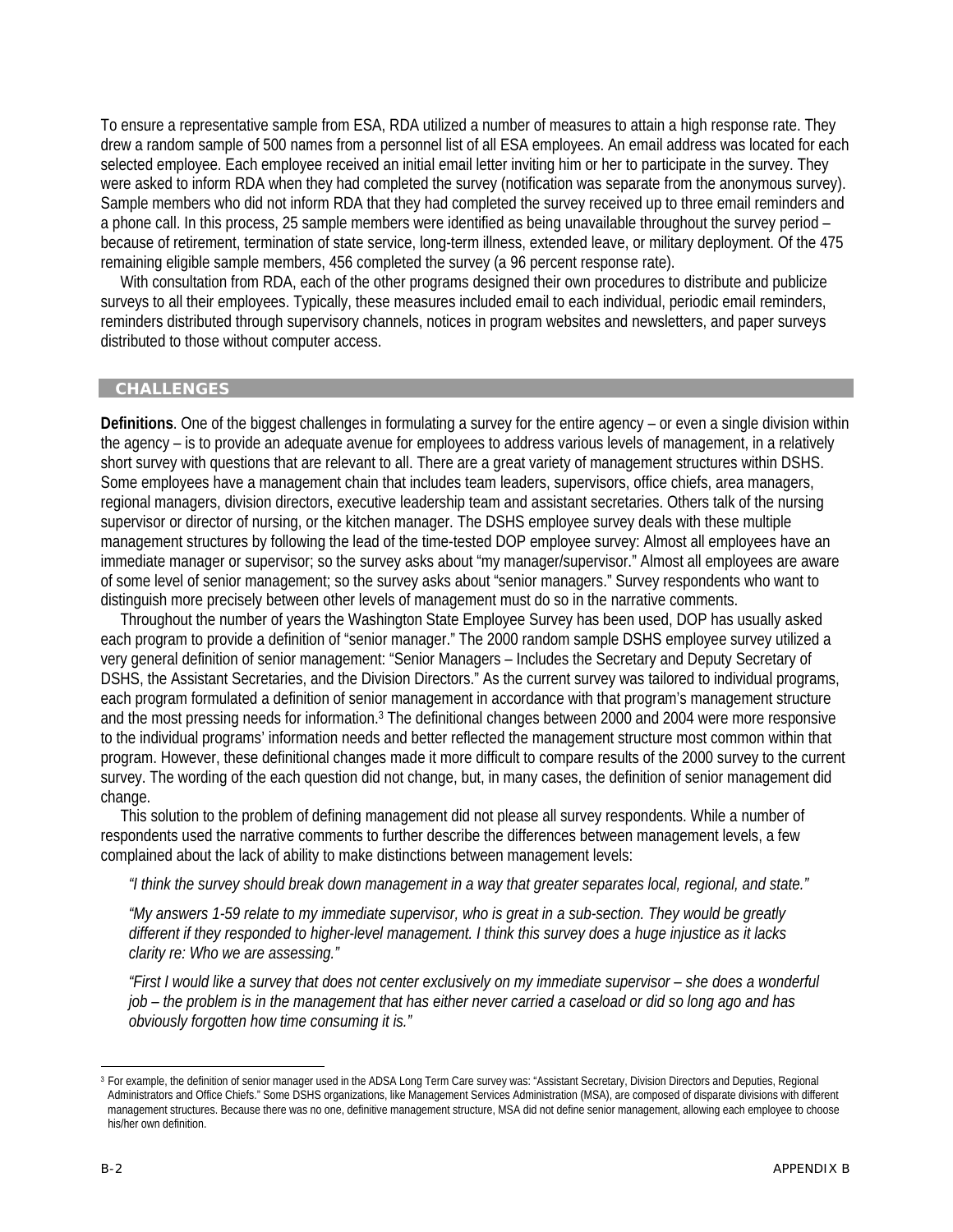The other concept that seemed to require a definition was: "Workgroup." Most of the surveys defined workgroup as: "yourself and your colleagues that report to the same supervisor." None of the survey respondents reported any difficulty determining who was a part of their workgroup.

**Growing pains – Coordination of a new survey process.** Anyone instituting a new and complex process can be expected to experience some "glitches." The process of adding standardized DSHS questions to all program-level employee surveys and customizing surveys for each program using new technology was no exception. A number of small problems cropped up in the process of conducting the first DSHS-wide rolling employee survey. Two of the early surveys (MAA and DDD) did not ask all of the DSHS questions. A technical problem kept some of the online answers to a few of the mental health survey questions from being stored in the database. A number of employees who work in the Aging and Disabilities Services Administration's Home and Community Services program incorrectly indicated that they worked in "Home and Community Programs." While these anomalies in the data are a concern for the individual programs, they are small enough to make little difference in the analysis of the large file that combined results from all of the department's surveys.

**Incorporating Department of Personnel data.** The very helpful survey staff at Department of Personnel, Scott Turner and Lori Wells, have assisted with DSHS employee surveys for years; they assisted as possible in this report. The 2000 DSHS-wide employee survey and many of the individual program surveys were conducted using Department of Personnel resources for forms and data collection. However, in the summer of 2002, DOP changed their survey methodology and stopped storing survey data in the standard manner used for sophisticated statistical analysis. The new data storage method makes any sort of multivariate analysis impossible. This change at DOP, along with new technology that made it easier for DSHS to conduct truly anonymous surveys, stimulated DSHS to look for a better, less expensive and more statistics-friendly platform for the employee surveys.

 The DSHS Research and Data Analysis Division, along with the Information System Services Division, is now able to offer a survey methodology that stores data in a standard format. In the long run, use of this methodology will result in a rich research database of employee satisfaction data and will save money for DSHS programs. However, two of the surveys incorporated into the master file for this survey, those from Division of Developmental Disabilities and from Division of Vocational Rehabilitation, were conducted by DOP before the DSHS surveys were available. Data from these two surveys could only be incorporated into the DSHS employee survey master file in aggregate form. Because of these data limitations, it was not possible to use multivariate analysis techniques in preparing this report. The tables and analyses in this report are primarily based on univariate analysis.

# **RESPONSE RATES**

Response rates varied among the various DSHS programs. Response rates for each program are discussed on page 4 of the main report, and are included in the table on page B-4 in this appendix. In general, it was more difficult to obtain responses from large institutions and from widespread field workers. As discussed in the previous section on "Sampling Plan and Survey Distribution" in this appendix, the Economic Services Administration survey was distributed to a random sample of ESA employees, and special measures were taken to ensure high response rates. Surveys for all other programs were sent to all employees within the program.

### **WEIGHTING AND ANALYSIS**

Data from the entire series of employee surveys were combined into a master file for analysis. In order to form an accurate picture of all DSHS employees, each program's responses were weighted so that the number of responses from that program reflects that program's share of total DSHS employees. For example, 7 percent of all DSHS employees work for JRA, the Juvenile Rehabilitation Administration. For DSHS-wide analyses, the 702 responses from JRA were weighted so that they comprised 7 percent of the total survey responses. The weighting scheme for all programs is shown in the table on page B-4 in this appendix. The main report displays bar charts showing findings for questions relating to key areas of strength and opportunities for improvement. On page 17 of the main report there is